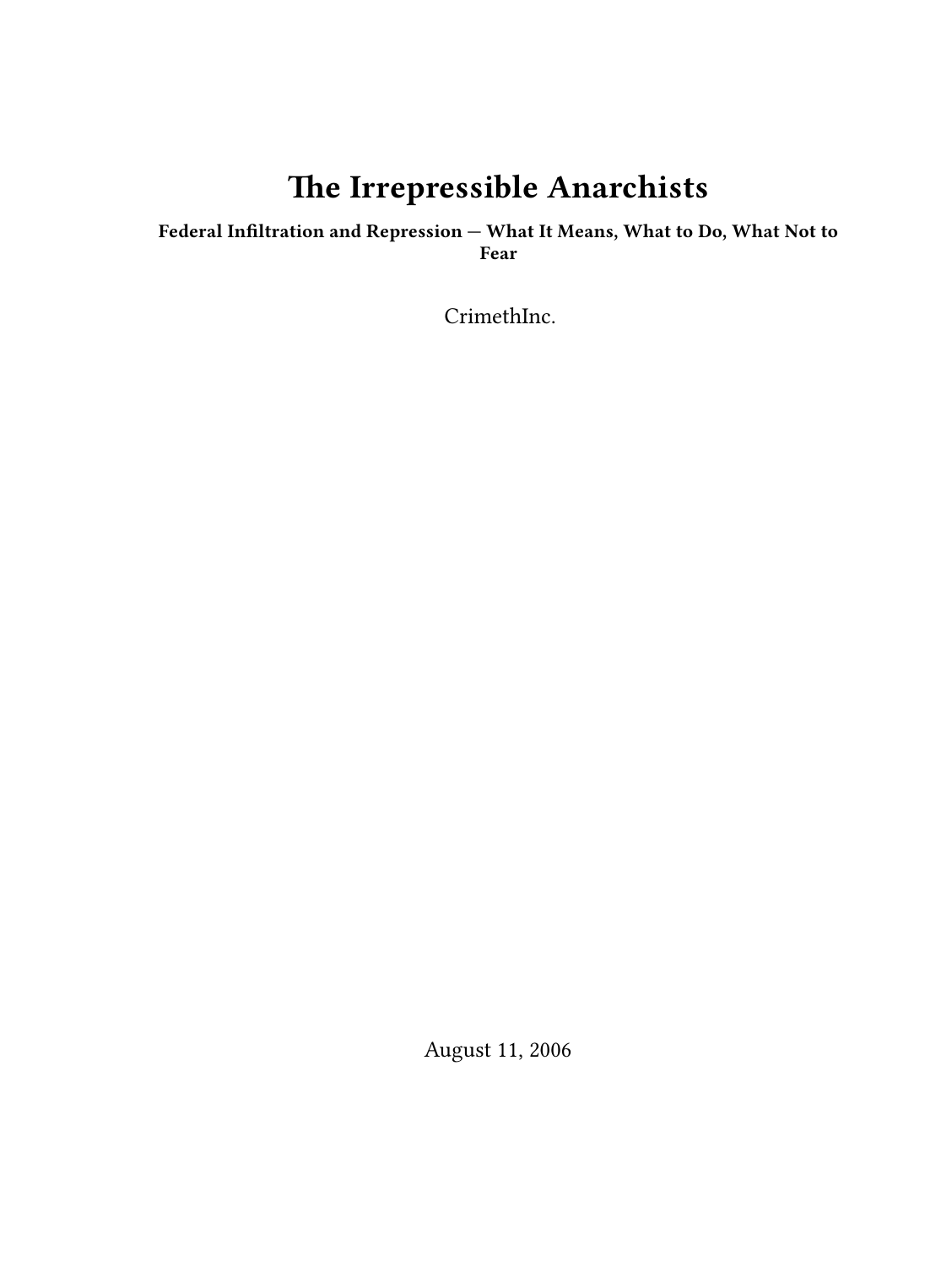# **Contents**

| We Can Win: Success Stories from the Struggle against Repression 7 |  |  |  |  |  |  |
|--------------------------------------------------------------------|--|--|--|--|--|--|
|                                                                    |  |  |  |  |  |  |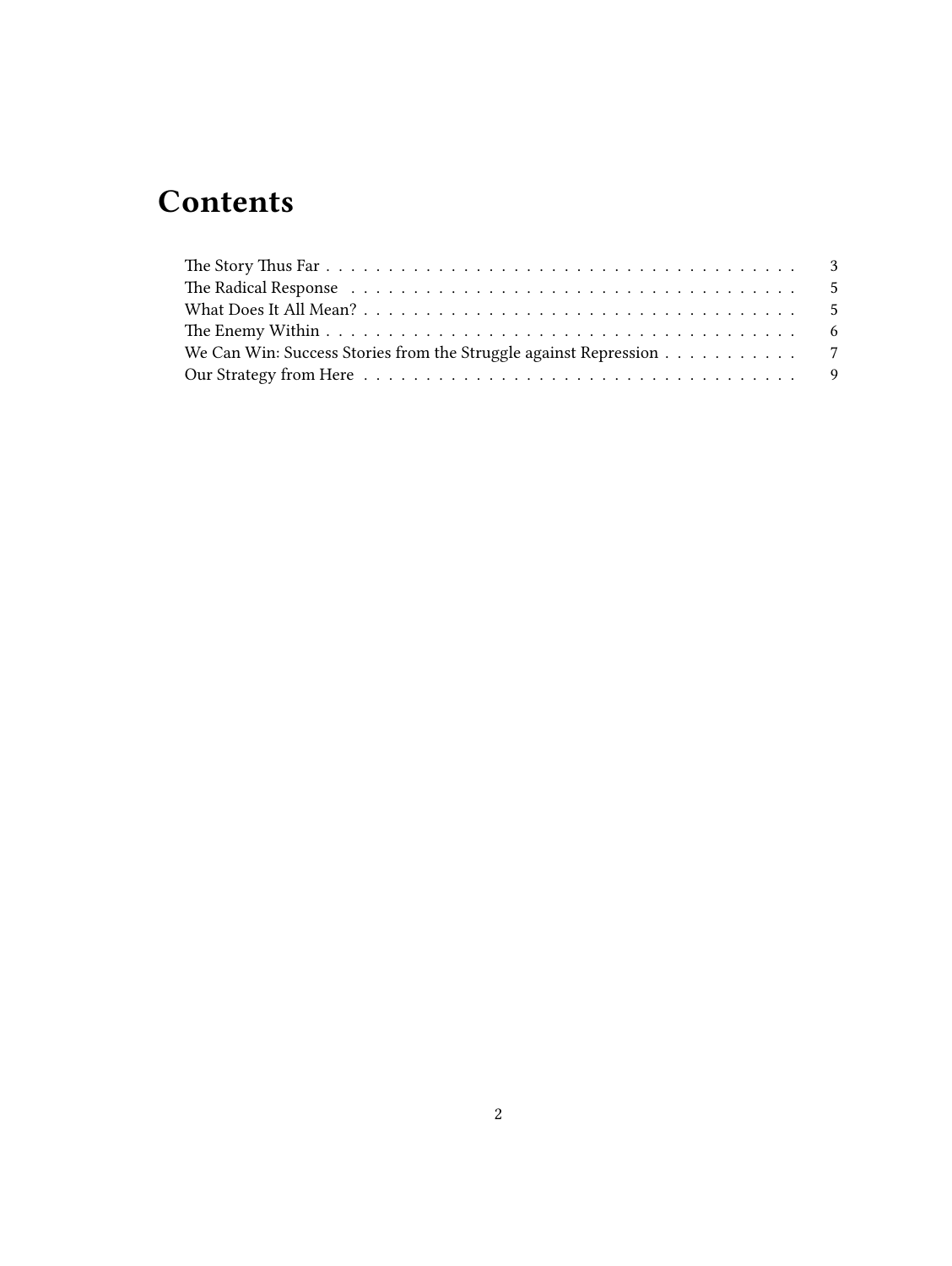The beast has been awakened—snarling—and wants to bite someone soon. We fear, not without reason, that it may be us. At this moment the Underground Armies of Barbarian Anarchists are getting scant attention. Still, we are on a very short list. We have recently been considered a genuine threat to national security. We have yet to be linked in any manner to the hijackers and their supporters, despite the obvious advantages that the reactionaries stand to gain by doing so. This will not last forever. We are being given a grace period, to rally around the flag and return to the fold, or else. They will connect the dots or create the dots to connect, and just because many of us are Americans does not mean we are safe.

Thus speculated the CrimethInc. Warbringer cell in *After the Fall*, an analysis published in the wake of the attacks of September 11, 2001. Granted, the FBI has not seriously attempted to link the domestic anarchist movement to actual Islamic terror organizations—that would be too much of a stretch, even for the geniuses who testified at Daniel McGowan's detention hearing that CrimethInc. had published a book about Emma Goldman—but they have taken advantage of the climate of fear to equate sabotage with terrorism, initiating a new campaign against environmental and animal-rights activists. The grace period is over—in May, 2005, the FBI announced that it considers the Earth Liberation Front domestic terror threat number one—and the government hopes to use this opportunity to settle scores with the anarchist movement in general.

This has been coming all along, of course. Every generation that has succeeded in pushing its resistance past rhetoric into effective action has borne the brunt of state repression. There was no way the FBI was going to let the statute of limitations elapse on the old ELF arsons without charging *someone* with them<sup>1</sup>. Anyone who thought there could be eco-defense without eco-defendants hadn't thought social struggle all the way through yet.

The first thing we must do in coming to grips with this assault on our community is recognize that it is not an aberration, but something totally predictable and normal—at least, normal in the context of the current absurd social order. Any effective struggle against the system of domination is going to involve arrests, investigations, and prison terms, not to mention violent attacks from both state forces and vigilantes. These are an intrinsic part of our job description as revolutionary anarchists, whatever tactics we employ on an individual basis. Just as it didn't serve us to throw up our hands in dismay when the global context changed on September 11, alarmism can only hurt us now. Let's calmly familiarize ourselves with the possibility that some of us are going to spend time in court and prison, while doing everything we can to prevent this and maintaining a realistic sense of the extent of the current threat.

## <span id="page-2-0"></span>**The Story Thus Far**

It is impossible to provide thorough or timely coverage of every aspect of this subject here, so we urge readers to consult these websites: ecoprisoners.org, greenscare.org, fbiwitchhunt.org, and especially portland.indymedia.org. For basic context, we'll present a short summary as of this writing, but please don't stop here.

<sup>&</sup>lt;sup>1</sup> In fact, the great majority of environmentalist direct action cases still remain unsolved. The FBI alleges that there have been over 1200 criminal acts carried out by underground activists since 1990, and 150 "eco-terror" investigations are still open.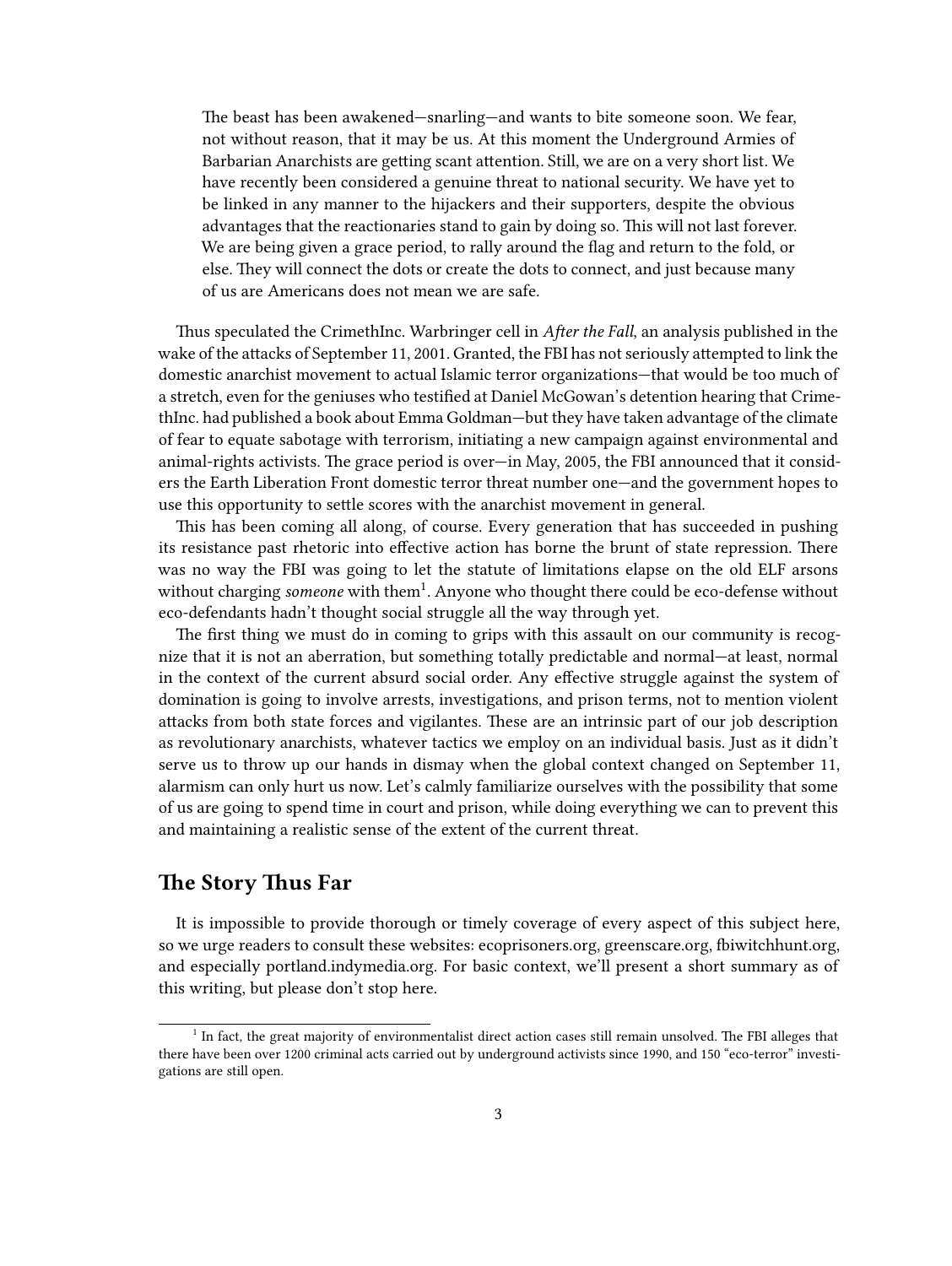Most activists date the latest wave of repression, popularly termed the "green scare," from December 7, 2005, when the FBI carried out a series of raids around the US. Further arrests and indictments followed until a total of fourteen people were charged with various counts of arson, destruction of property, and conspiracy in the oddly-named "Operation Backfire<sup>2</sup>." Of these, Joseph Dibee, Josephine Overaker, and Rebecca Rubin are thought to be in hiding outside the US, while William Rodgers allegedly committed suicide in his jail cell on the winter solstice. Stanislas Meyerhoff, Kevin Tubbs, Chelsea Dawn Gerlach, Suzanne Savoie, and Kendall Tankersley are believed to be cooperating with the government—i.e., offering to testify against others in hopes of receiving lighter sentences. The entire case of the FBI seems to have initially been based on the testimony of one heroin addict, Jacob Ferguson, so the decision of others to cooperate with the state is particularly troubling. Daniel McGowan, Jonathan Paul, and Briana Waters are currently free on outrageously high bail<sup>3</sup>, while Joyanna Zacher and Nathan Block have been denied bail as a result of the testimony of informants. The trial is cartoonishly scheduled for Halloween, October 31, 2006.

The following month, Zachary Jenson, Lauren Weiner and Eric McDavid were arrested in Auburn, California for allegedly conspiring to commit actions on behalf of the ELF. They were set up by an FBI agent provocateur, "Anna," who was sleeping with one of them; apparently she bought bomb-making materials and rented a bugged house for them. Apparently "Anna" had been traveling in anarchist circles since summer of 2004, attending two CrimethInc. convergences and a host of other events<sup>4</sup> (in the muddled words of FBI flunky Nasson Walker, "The s/he has provided information that has been utilized in at least twelve separate anarchist cases."). Lauren was released into house arrest on \$1.2 million bail, and subsequently pleaded guilty and agreed to testify against the others—an infuriating development when her codefendants were starving in isolation cells. Two months later, the very night this article was finished, Zachary was reported to have just done the same thing.

In March, six activists associated with the animal rights group Stop Huntingdon Animal Cruelty, which has driven an animal testing corporation to the brink of bankruptcy, were found guilty on charges of using their website to incite attacks on Huntingdon Life Sciences and their business partners. Some of them face up to eleven years in prison for making use of their supposed right to free speech.

All the while, grand juries—secretive government interrogation organs established to gather information about alleged crimes—have been convened around the country, indicting anyone

 $2$  According to the Oxford American Dictionary, a backfire is "a fire set intentionally to arrest the progress of an approaching fire by creating a burned area in its path, thus depriving the fire of fuel." This seems to confirm that the FBI strategy to suppress dissent is based on the use of agents provocateurs and false allegations, as were COINTELPRO and other programs that ended up backfiring on them.

<sup>3</sup> Daniel McGowan, for example, was released into house arrest on \$1.6 million bail. Before his arrest, Daniel worked for a non-profit organization that helps women in domestic abuse situations navigate the legal system. In the rare circumstances in which abusers are arrested and charged (see the article on domestic violence elsewhere in this issue), how high do you think their bail is set? This is a classic example of the way the capitalist system works: violence against individuals is practically accepted, while alleged destruction of property is met with the stiffest possible penalties before even being brought to trial.

<sup>4</sup> University of Miami sociology professor Linda Belgrave reports that "Anna" was in Florida posing as a medic at a protest on June 6, 2005; when an elderly woman who was apparently suffering from heat exhaustion approached her for aid, "Anna" offered her a sip of Gatorade, then declined to assist her further. The woman collapsed and an ambulance was called. If any doubt lingered as to whether the FBI is concerned about human life, their insertion of incompetent frauds into medic teams serving law-abiding protestors should settle the matter.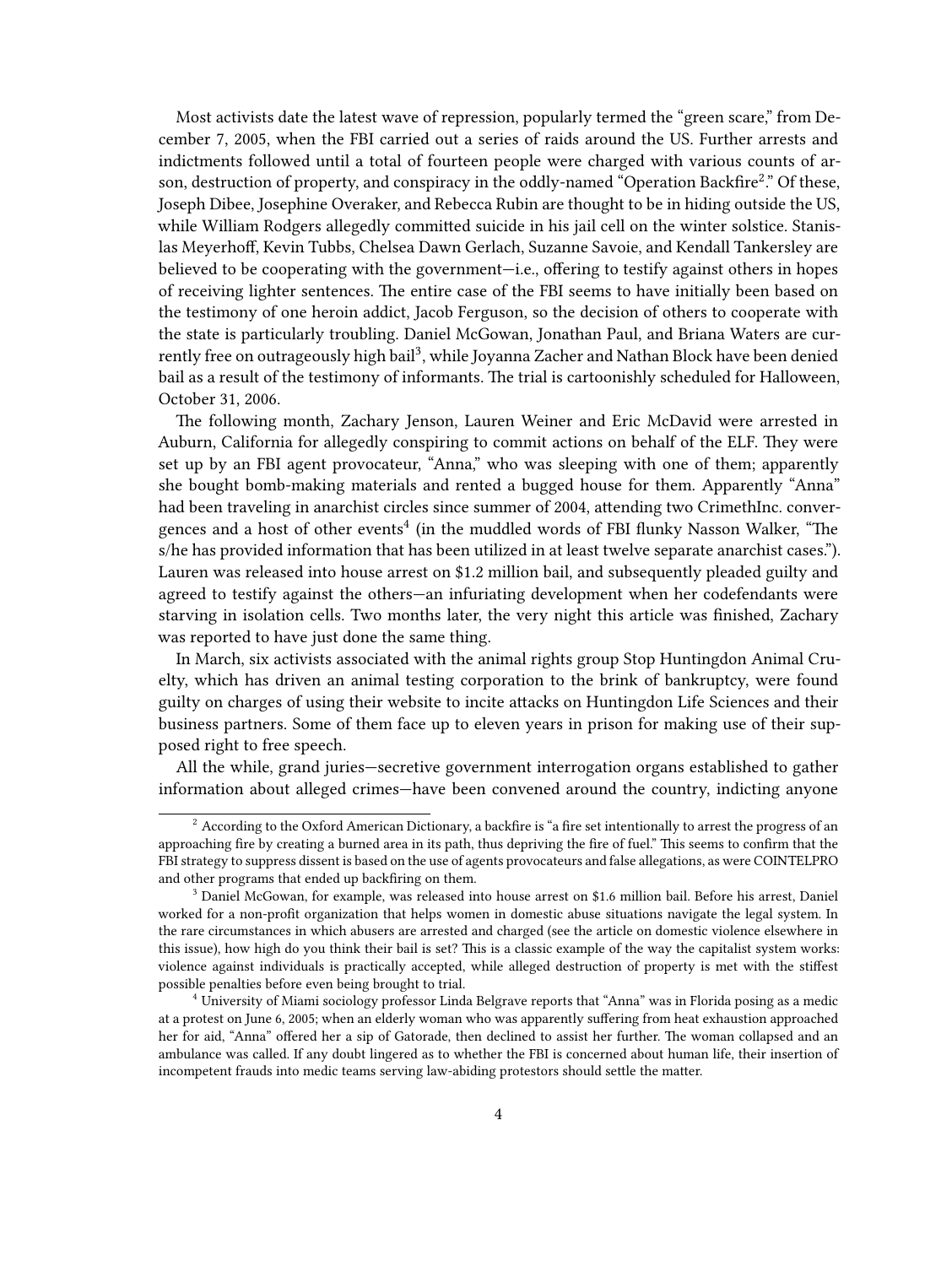with connections to activist communities, jailing those who won't speak, and nosing around for further leads in the war on dissent. FBI agents have announced that anarchist groups such as Food Not Bombs and Indymedia are near the top of their terror watch list. Whether or not anarchists are ready for it, we are now being targeted as public enemy number one.

Together, these various cases spell out a cohesive message: *Don't act, you will be caught. Don't associate with dissidents, you will be framed. Don't trust your comrades, you will be infiltrated. Don't speak about others' actions, you will be imprisoned.*

This message is the most important part of the FBI campaign. Even with all the anti-terror funding in the world, they can't infiltrate every anarchist circle and pin charges on every prominent activist. They hope that, by staging this massive display of force, they can intimidate the rest of us into silence and passivity, just as the excessive and unsustainable police presence at the FTAA protests in Miami November 2003 was calculated to put an end to the era of anarchist mass mobilizations by giving an inflated impression of the power of the state.

## <span id="page-4-0"></span>**The Radical Response**

The responses of the anarchist media can be divided into two basic camps. The first camp, exemplified by the more theoretical journals such as *Fifth Estate*, reacted by printing news about the arrests and charges followed by vague afterthoughts to the effect that one must not lose hope. It could be argued that publicizing repression without offering concrete proposals for how to respond assists the FBI in their work. To their eternal discredit, *Anarchy: A* so-called *Journal of Desire Armed* set the low-water mark for this sort of thing in implying that the current situation is simply the result of a "fetishization of security culture" in anarchist circles. Thankfully, more action-oriented publications and websites such as *No Compromise* and *The New York Rat* have provided practical information on how to support targeted activists through letter-writing, fund-raising, and solidarity actions. Sad to say, the current issue of *Rolling Thunder* falls into the former category, but we hope to remedy that next issue by sharing all the skills for prisoner and defendant support that are being honed in our community right now.

Participation in anarchist legal aid and prisoner support projects has increased over the past months, though not yet enough to exert a great influence over the course of events. This increase is ironic, given that a year ago some of those now targeted by the state were trying to figure out how to reinvigorate prisoner support in North America. The pivotal question now is whether or not anarchist organizers, so used to working in the limited context of their own communities, will be able to muster widespread public outrage over this witch hunt. Without that, this round may end badly for the accused, and that will encourage the authorities to initiate another roundup.

#### <span id="page-4-1"></span>**What Does It All Mean?**

It is of the utmost importance that those currently being targeted receive the funding and community support necessary for the best possible legal defense. As on every other front, every inch should cost our persecutors as much as possible, whether or not we win individual battles. Good legal support has proven indispensable in keeping mass actions viable; for example, the legal defense and countersuits following the protests against the IMF meeting in Washington, D.C. in 2002 not only cleared hundreds of protesters of charges, but also tied the hands of the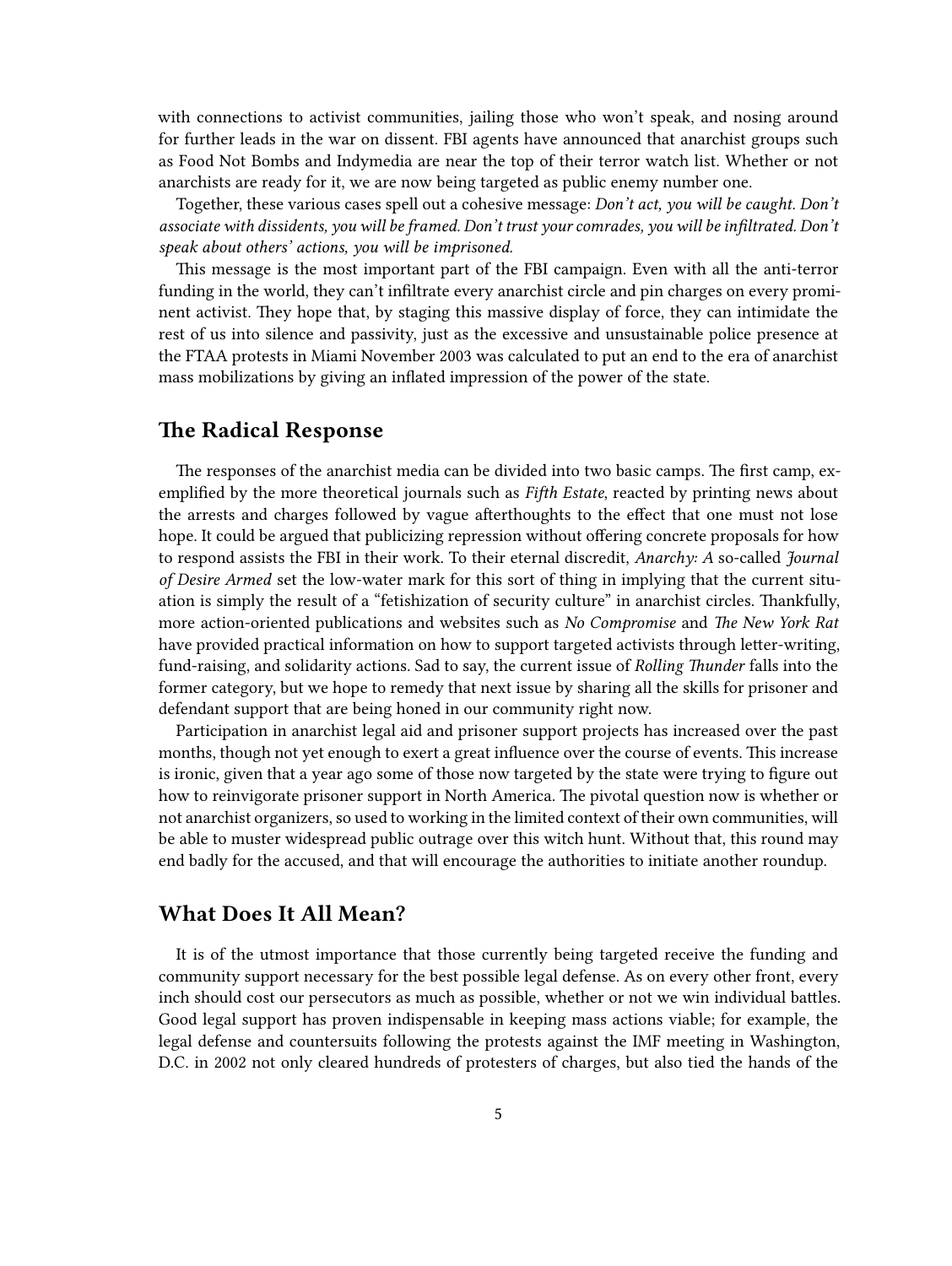D.C. police for several protests to come. The struggle in the courtroom is not the postscript to the struggle in the street, but that struggle conducted by different means; it is not the end of the story unless we give up and make it so. The same goes for the struggle in prison, for those serving sentences: a community cannot foster long-term commitment to militant struggle unless it supports its prisoners of war; conversely, those prisoners have power to the extent to which their comrades outside maintain enough momentum to exert social and political leverage.

While we're at it, let's postulate a few other lessons from the initial phase of this wave of repression. First, every activist group should be prepared to be targeted, with resources (a lawyer, money, a network of potential supporters) and a game plan ready. Second, in times of increased surveillance and repression, we must be cautious without letting fear immobilize us. We're powerful because we act, and because we're connected to others; being frightened into passivity and isolation can only weaken and endanger us. Third, now more than ever solidarity means constructive criticism, not speculations ("That arson? I bet that was Alphonse—he's into macho tactics") or accusations ("She never does anything—she's just a lot of talk"). You never know what situation a person is in: she might be a wanted fugitive who can't respond to your thoughtless words without endangering herself. Likewise, "innocent" activists may be accused of others' actions, and even go to prison for them; but this is the fault of the government, not on the ones who act, so long as they don't stupidly put others at risk. Finally, much of the evidence in recent cases is based on informants wearing microphones into conversations. Activists should consider the possibility that even trusted companions could be wired; don't ever reminisce needlessly over past illegal actions, don't assume old cases are closed even after a decade of silence, don't work with people you're not sure you'll trust ten years from now. Meet a person's family and friends before joining in illegal activity.

And above all, DON'T TALK TO POLICE OR THE FBI. No matter what, it can never help you. They wouldn't ask you in the first place if they didn't need your help to ruin your life. Remember: *"I am going to remain silent. I would like to speak with an attorney."*

### <span id="page-5-0"></span>**The Enemy Within**

"They can't get inside you," she had said. But they could get inside you. There were things, your own acts, from which you could not recover. Something was killed in your breast; burnt out, cauterized out…

"Sometimes," she said, "they threaten you with something—something you can't stand up to, can't even think about. And then you say, 'Don't do it to me, to it to somebody else, do it to so-and-so.' And perhaps you might pretend, afterwards, that it was only a trick and that you just said it to make them stop and didn't really mean it. But that isn't true. At the time when it happens you do mean it. You think there's no other way of saving yourself and you're quite ready to save yourself that way. You want it to happen to the other person. You don't give a damn what they suffer. All you care about is yourself."

"All you care about is yourself," he echoed.

He was not running or cheering any longer. He was back in the Ministry of Love, with everything forgiven, his soul white as snow. He was in the public dock, con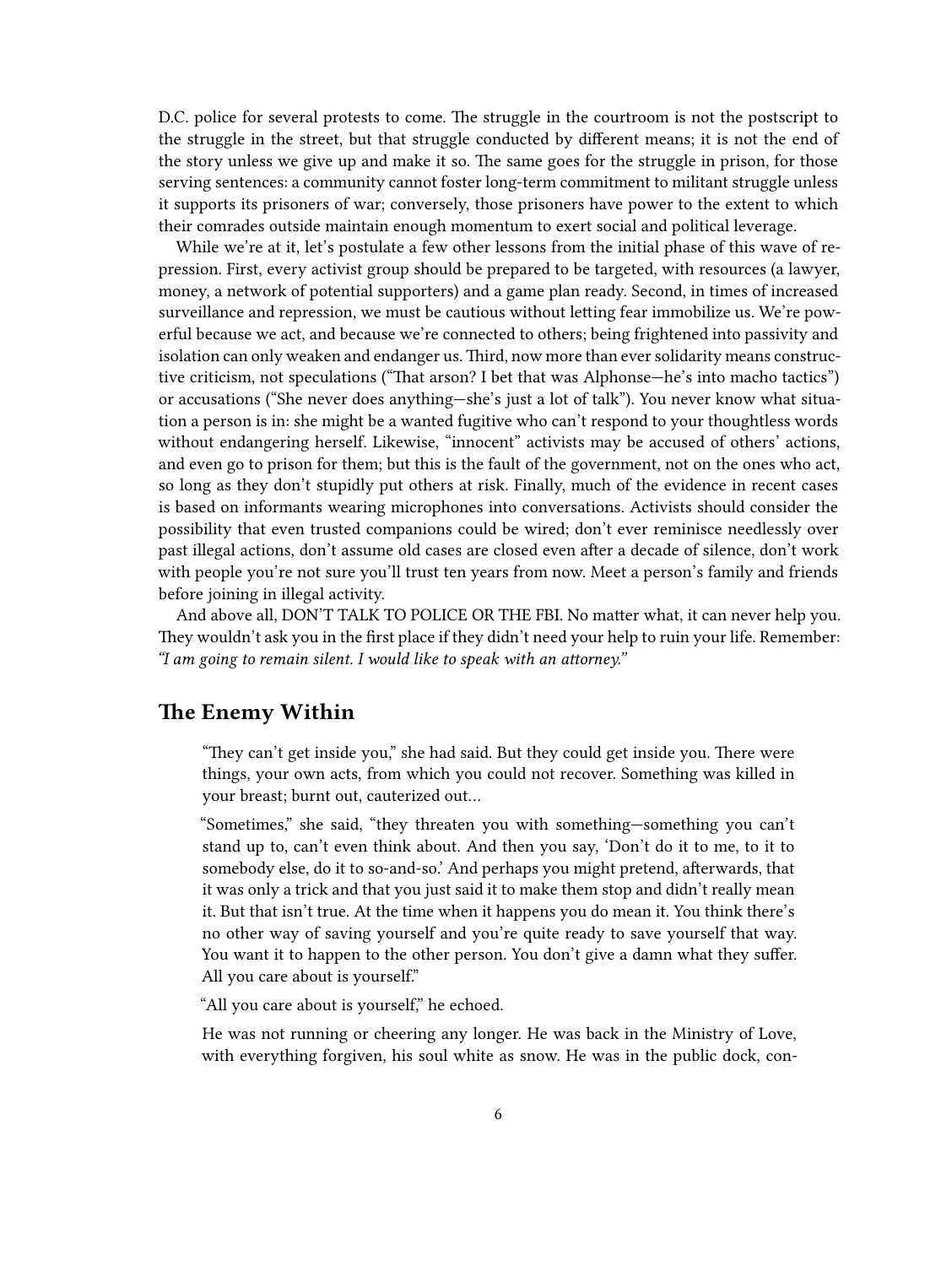fessing everything, implicating everybody. He was walking down the white-tiled corridor, with the feeling of walking in the sunlight, and an armed guard at his back. The long-hoped-for bullet was entering his brain.

But it was all right, everything was all right, the struggle was finished. He had won the victory over himself. He loved Big Brother.

— George Orwell at the bitter end of *1984*

Brutal assaults from the state should come as no surprise. The most troubling aspect of this story is that some of those arrested—and even some who were not arrested, who are not even facing the threat of life in prison—have agreed to speak to the authorities, putting others at grievous risk.

Imagine the situation of an activist who has agreed to testify against her former comrades. All the experiences that made her an anarchist, from childhood on, come back to haunt her as she betrays her own values and commitments, siding with the bullies, the rapists, the snide executives and sadistic police. Whatever tremendous feats she has accomplished, whatever personal qualities she took pride in, now she will be remembered as a informant and must live with the knowledge that she is one.

In return for the potential of one day rejoining the defeated herd she fought so hard to escape, she must tell herself the same lies that once outraged her: that people are essentially selfish and untrustworthy, that complicity in injustice is inevitable and acceptable, that one can simply look out for number one in a disastrously unsustainable world. She does not even know how much leniency she can expect; the government can hardly let her off the hook when they've worked so hard to find her. On the other hand, as a snitch, she can be sure that if she goes to prison her fellow inmates will terrorize her. This gives the state even more power over her. Perhaps she considers breaking off collaboration, but to do so would only leave her isolated from all directions; the die is already cast. One can hardly imagine a worse position to be in.

Let us phase out the masked figure lobbing a molotov cocktail as the idealized image of revolt; there is a time for that, and the sooner it comes back around the better, but it is not the ultimate stage of struggle. Henceforth, when we think of resistance at its most courageous and romantic, let us picture someone like ourselves in an interrogation chamber, not masked but handcuffed, being threatened with life and death in captivity and still refusing to render herself and her fellows into her enemies' hands.

Facing the threat of incarceration, we must redefine freedom and safety as factors under our control, not external circumstances. Freedom is not a matter of how many fences happen to be around you, but of following the dictates of your conscience no matter what. Safety is not the condition of being temporarily outside the grasp of your enemies, but of trusting yourself enough to know that your friends will never come to harm because of you and you will never become something you despise.

# <span id="page-6-0"></span>**We Can Win: Success Stories from the Struggle against Repression**

Not only is it critical to fight in the courtrooms as well as the streets—it's also possible to win those fights. A brief look at our own recent history shows countless cases in which activists have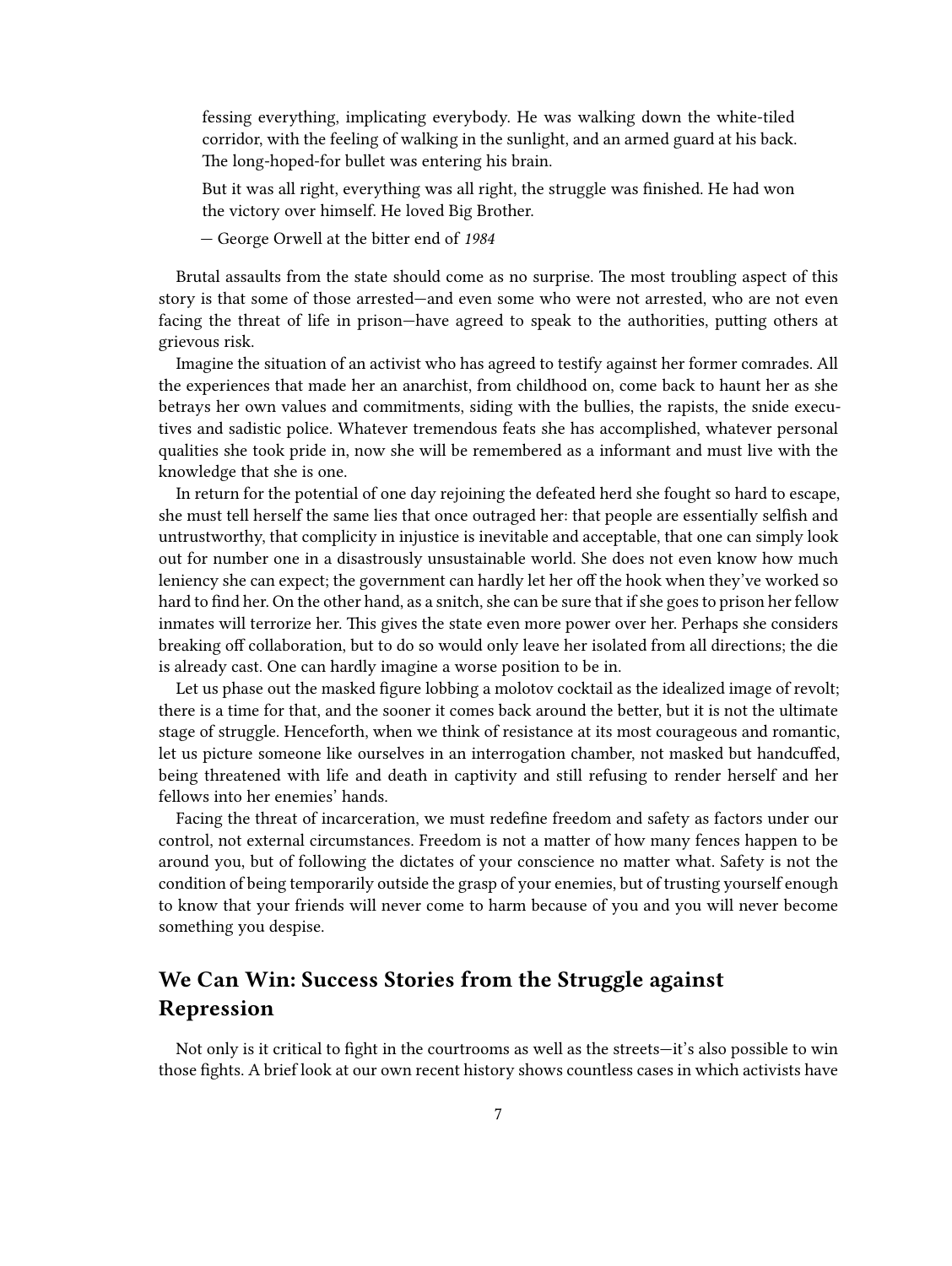beaten charges and even come out ahead in counter-suits. Such victories not only discourage our enemies from taking us to court, they can also provide needed resources for further organizing. Throwing up one's hands in panic as soon as someone gets arrested is not only counterproductive, it's also needlessly pessimistic. To offset the doomsaying of the inexperienced and easily demoralized, let's reflect on a couple recent victories won by activists forced to fight within the legal system.

At the Republican National Convention in Philadelphia summer of 2000, Camilo Viveiros and two others were beaten and arrested by a group of police that included John Timoney, then Police Commissioner of Philadelphia. Charged with numerous felonies (as a rule, you always get charged by the police for whatever they do to you) and demonized as violent extremists, the activists came to be known as the Timoney Three; Camilo himself faced more than thirtyseven years in prison and \$55,000 in fines. They awaited trial for four years, while Timoney jetsetted around the world giving presentations on how to repress protesters and serving as Chief of Police in Miami during the FTAA ministerial in 2003. It seemed certain that anyone charged with assaulting someone in such a position of power was doomed to go to prison. Yet when the trial finally came, Timoney and the other officers made fools of themselves, offering wildly conflicting testimonies; after the defense presented a videotape that revealed the testimony of the police to be mere fabrication, the three were declared innocent of all charges. In an excellent article the March-April 2006 issue of the *Earth First!* journal, Camilo outlined the lessons of that trial for those currently facing government repression.

One of the most important trials of the preceding generation of environmental activism ended in an unconditional victory over the mendacious, murderous authorities. In 1990, Judi Bari and Darryl Cherney were nearly killed by a car bomb while on a speaking tour to promote resistance to corporate logging. Rather than investigating the bombing, the FBI charged the two with making and transporting bombs. They also took advantage of the opportunity to carry out a nationwide smear campaign against Earth First!, and sent agents to create dossiers on over five hundred activists associated with the organization. To this day, it remains unclear whether the bombing was the work of freelance vigilantes or of the FBI themselves—in the weeks before it, FBI agents instructed the local police on how to make bombs exactly like the one that nearly killed Judi and Darryl. The charges failed to hold up in court, and the two initiated a counter-suit against the FBI and Oakland Police Department. Although the FBI managed to delay the trial for almost eleven years, during which Judi, who was crippled by the bombing, died of cancer, Darryl and others continued pressing the suit. Finally, in 2002, a jury found the FBI and Oakland Police guilty and ordered them to pay \$4.4 million in damages.

When the struggle in the courtroom fails, there are always other means of resistance. On November 2, 1979, after giving birth in prison only to have her daughter taken away in less than a week, Black freedom fighter Assata Shakur managed one of the most impressive jailbreaks of the era. After almost a year in a West Virginia federal prison for women, surrounded by white supremacists from the Aryan Sisterhood prison gang, Shakur was transferred to the maximum security wing of the Clinton Correctional Center in New Jersey. There she was one of only eight maximum security prisoners held in a small, well-fenced cellblock of their own. The rest of Clinton, including its visiting area, was medium security and not fenced in.

According to news reports, Shakur's escape proceeded as follows: Three men—two black, one white—using bogus driver's licenses and Social Security cards requested visits with Assata four weeks in advance, as was prison policy. Apparently, prison officials never did the requisite back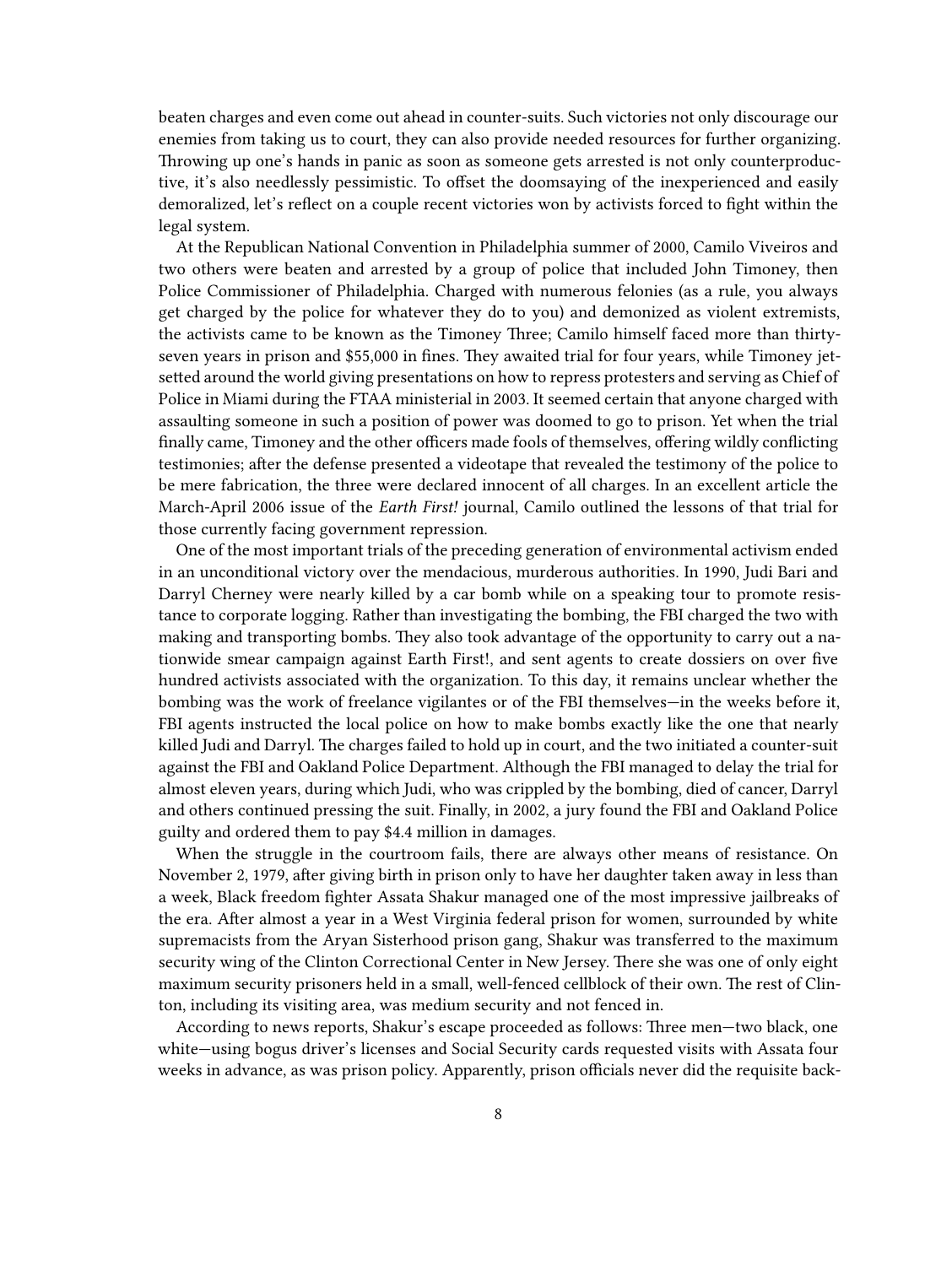ground checks. On the day of the escape, the three met in the waiting room at the prison entrance, where they were processed through registration and shuttled in a van to the visiting room in South Hall. One member of the team went ahead of the others. Although there was a sign stating that all visitors would be searched with a hand-held metal detector, he made it through registration without even a pat-down. Meanwhile, the other two men were processed without a search. As these two were being let through the chain-link fences and locked metal doors at the visiting center one of them drew a gun and took the guard hostage. Simultaneously, the man visiting Shakur rushed the control booth, put two pistols to the glass wall, and ordered the officer to open the room's metal door. She obliged.

From there, Shakur and her companions took a third guard hostage and made it to the parked van. Because only the maximum security section of the prison was fully fenced in, the escape team was able to speed across a grassy meadow to the parking lot of the Hunterdon State School, where they meet two more female accomplices, and split up into a "two-tone blue sedan" and a Ford Maverick. All the guards were released unharmed and the FBI immediately launched a massive hunt. But Shakur disappeared without a trace. For the next five years authorities hunted in vain. Shakur had vanished. Numerous other alleged BLA cadre were busted during those years, including Tupac's step-father, Mutula Shakur.

In 1984, word came from ninety miles off the coast of Florida: the FBI's most wanted female fugitive was living in Cuba, working on a masters degree in political science, writing her autobiography, and raising her daughter. She still lives there today.

## <span id="page-8-0"></span>**Our Strategy from Here**

This is a somewhat quiet phase of resistance in this country, as everyone waits out the end of the Bush presidency; we can afford to focus a lot of energy on benefit events, prisoner support groups, and public outreach. When things heat up again, we'll benefit from having done this work, and in the meantime it offers us a rallying point.

In addition to supporting our targeted comrades, we have to protect the infrastructure of our community. In Italy, where the brutal state repression of the past decade has succeeded in paralyzing many of those who bottomlined anarchist projects, police and fascists have been able to shut down some of the social centers, publications, and protest campaigns that formed the life's blood of a vibrant anarchist movement. We must not allow that to happen here. The government will target those who are most active and visible; when one of us is immobilized by legal problems, it's up to the rest of us to take up the slack. Our infrastructure is not just made up of formally organized groups; it also consists of and depends on our social networks and culture of resistance. If people cease to come together at politicized entertainment events and community potlucks, or cease to work through conflicts and share emotional support, that will be just as devastating as the loss of an infoshop or Food Not Bombs.

As for our proactive tactics, how should we adjust them in the light of this offensive? It's worth pointing out that, with the exception of Rob Thaxton<sup>5</sup>, no anarchist in recent memory has served more than a couple years in prison for participation in mass actions—this is impressive, given the high level of confrontation these have sometimes reached. It seems to be harder to make

 $5$  Rob just finished serving a seven year sentence for throwing a rock at a police officer during a Reclaim the Streets in Eugene, Oregon, June 18<sup>th</sup>, 1999.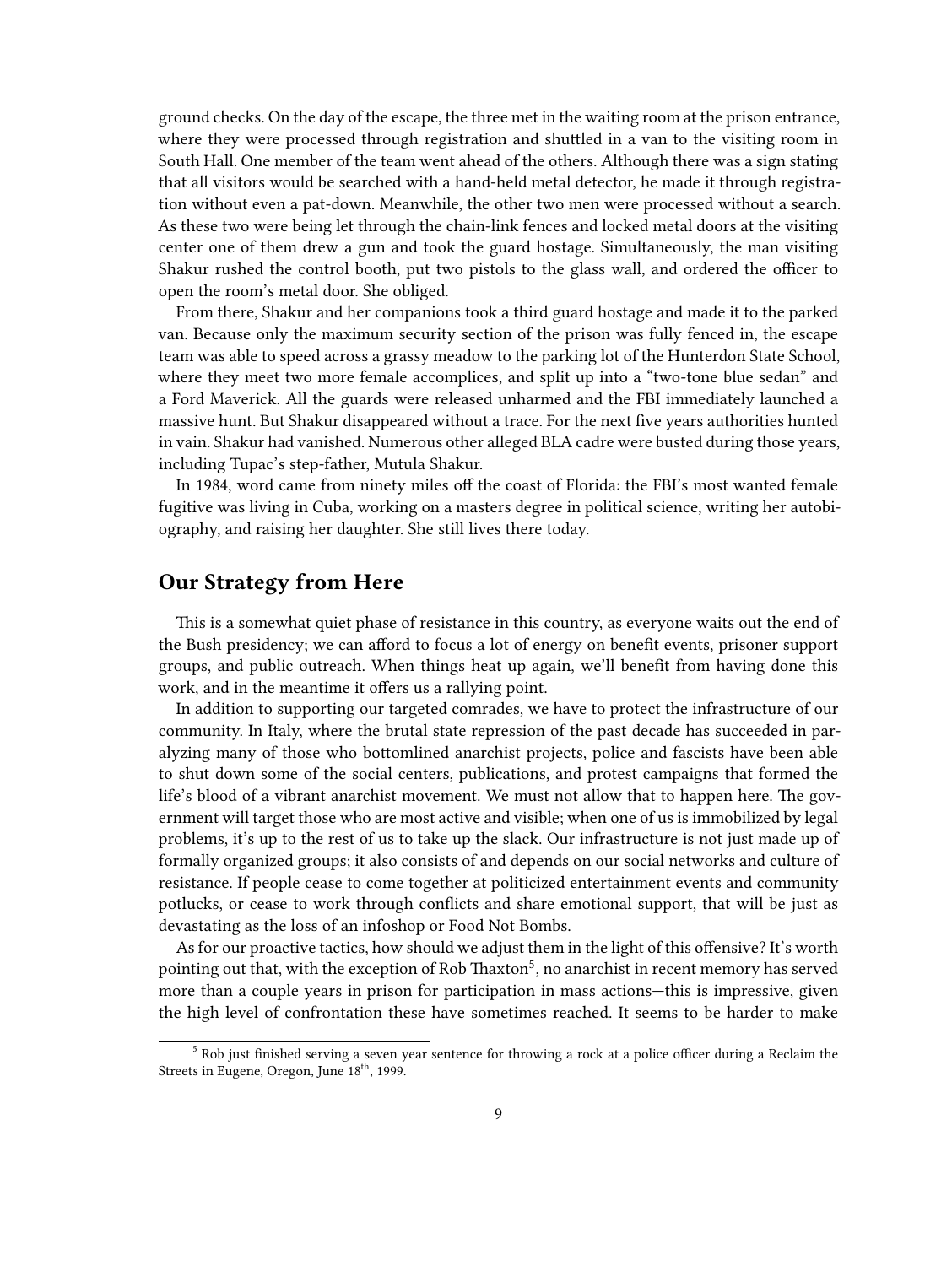charges stick in mass action scenarios, perhaps because they involve so many suspects and so much chaos, and also because investigating them at great length would overextend the resources of the state. The police are forced to grab whomever they can—usually not people who had any major role in the actions—and charge them with crimes for which there is little evidence.

Ironically, in the wake of September 11<sup>th</sup>, anarchists backed off militant mass actions in fear that they would meet stiffer repression. Consequently, we have less leverage and morale—and we are still being targeted as domestic enemy number one! The FBI and the whole apparatus of repression are after us whether or not we skulk around in the shadows, so we may as well organize openly. If we're all headed for court anyway, we have little to lose, and we stand to gain much-needed visibility and momentum. If enough of us stick our necks out, they can't target us all, and the more people of all walks of life are familiar with our struggle the more allies we can hope to find. Now is the time to form accessible anarchist structures, to speak publicly about our opposition to capitalism and domination, to organize large-scale anarchist actions. Far from endangering us, this may actually make us *safer.*

As for those who prefer more covert tactics such as arson and sabotage, the clearest lesson of the current phase of repression is that the government is interested above all in mapping networks of resistance<sup>6</sup>. If you are not connected to the current pool of suspects, doing as your conscience dictates is no more dangerous now than it was a decade ago, provided you practice flawless security culture and pick prudent comrades who will never buckle under pressure. Indeed, as the trials of the current defendants play out over the coming months, we will be given valuable insight into how the FBI investigates crimes of this nature. This should, if anything, make it easier for activists to engage safely in militant direct action.

Our enemies are wrong to hypothesize that we can be frightened into passivity. If the prospect of living in a world of domination and despair was bad enough to catalyze us into action, think how much less appealing it is to be silent knowing our comrades can be taken from us at any time. As they escalate this conflict, we can only respond in kind.

 $^6$  In January 2006, a fifty-year-old man was arrested on suspicion of damaging over a dozen cars and two buildings at an automobile dealership in Newport, Oregon. The buildings were spray painted with the letters "ELF," and two local news stations had received calls claiming the action in the name of the ELF. However, as reported by the *Newport News Times*, "Police could not establish any connection between MacMurdo and the ELF organization. It is believed his actions were retaliatory in nature and not any kind of political statement." He was charged with criminal mischief and his bail was set at \$32,500, a miniscule amount by eco-terror standards. What does a guy have to do these days to get charged as an eco-terrorist? Obviously, he has to have the right friends.